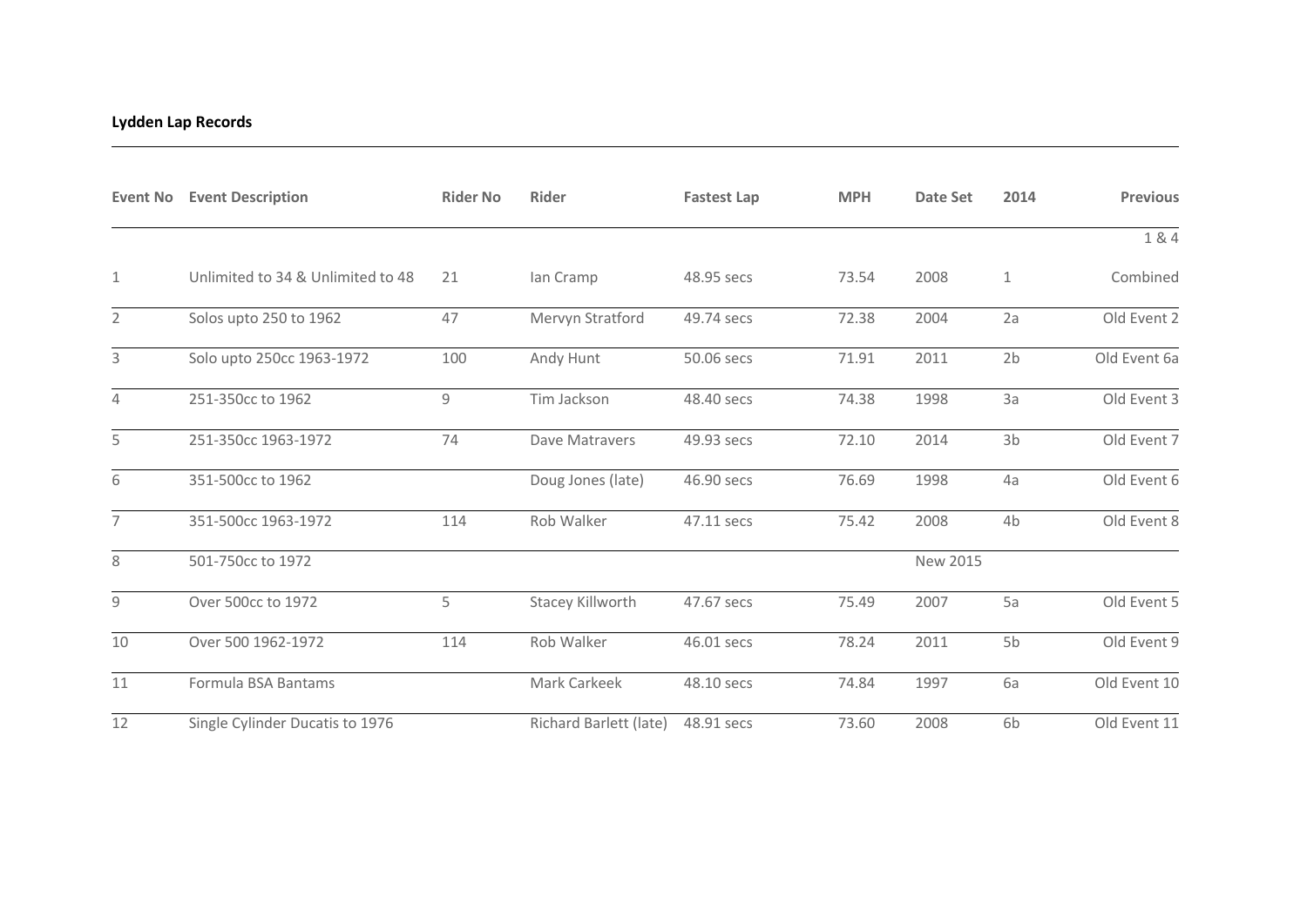| 13 | B.E.A.R.S                            | 5              | Stacey Killworth                 | 47.60 secs           | 75.63 | 2012          | 7              | 2012          |
|----|--------------------------------------|----------------|----------------------------------|----------------------|-------|---------------|----------------|---------------|
|    |                                      |                |                                  |                      |       |               |                | New Event     |
| 13 | B.E.A.R.S F2 to 1985                 |                |                                  |                      |       |               | $\overline{7}$ | 2012          |
|    |                                      |                |                                  |                      |       |               |                | New Class     |
| 13 | B.E.A.R.S F3 to 1985                 |                |                                  |                      |       |               | 7              | 2014          |
|    | Japanese Air Cooled Solos upto 500cc |                |                                  |                      |       |               |                |               |
| 14 | to 1983                              |                |                                  |                      |       | New 2015      |                |               |
|    |                                      |                | Julian Bishop/Rebecca            |                      |       |               |                |               |
| 15 | Sidecar Outfits Unlimited to 1958    | 86             | Howes                            | 55.40 secs           | 64.98 | 2012          | 8              | Old Event 18  |
|    | Sidecar Based Three-wheelers upto    |                |                                  | Steve Stevenson/Jono |       |               |                |               |
| 16 | 750cc to 1972                        | 42             | Borrington                       | 52.09 secs           | 69.11 | 2009          | 9              | Old Event 19  |
|    | B3, Cyclecars & Morgans Unlimited to |                |                                  |                      |       |               |                |               |
| 17 | 1972                                 | 34             | Bill Tuer/Maggie Tuer 50.82 secs |                      | 70.84 | 2009          | 10             | Old Event 20  |
|    |                                      |                | Phil Jones/ Claire               |                      |       |               |                |               |
| 18 | B.E.A.R.S Sidecars to 1986           | 49             | Duplock                          | 57.16 secs           | 62.98 | 2014          | 10a            | New for 2014  |
| 19 | <b>Geared Scooters</b>               | $\overline{2}$ | <b>Guy Topper</b>                | 50.45 secs           | 71.36 | 2009/2012 11a |                | Old Event 23b |

New Event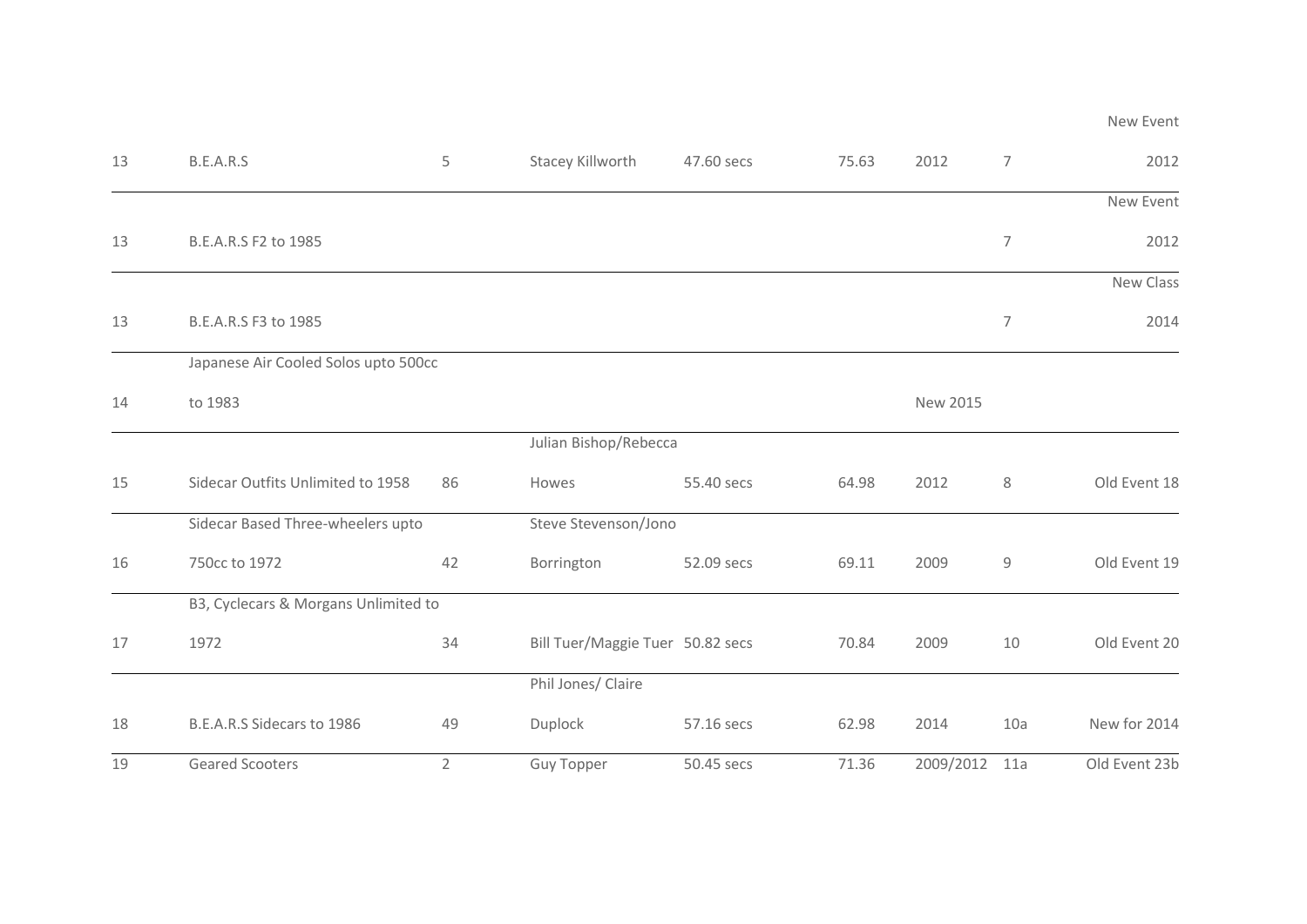| 20 | Scooter Zips            | 73  | Joe Ravenscroft       | 50.33 secs | 71.53 | 2013 | 11 <sub>b</sub> | Old Event 23a |
|----|-------------------------|-----|-----------------------|------------|-------|------|-----------------|---------------|
| 21 | Novices                 |     | Glyn Poole            | 49.70 secs | 72.43 | 2009 | 15              |               |
| 50 | Over 50s Solos          | 26  | Tim Woolley           | 47.40 secs | 75.95 | 2012 | 50              |               |
|    |                         |     | Steve Chapman /       |            |       |      |                 |               |
| 53 | Over 50s Charioteers    | 55  | Darren Cook           | 53.09 secs | 67.81 | 2011 | 53              |               |
|    |                         |     | Sid Ormrod / Sheelagh |            |       |      |                 |               |
|    | Sidecar C of C          | 57  | Neal                  | 50.90 secs | 70.73 | 2010 | C of C          |               |
| 30 | R.Powell Memorial       |     |                       |            |       |      | 30              | Old Event 14  |
|    |                         |     |                       |            |       |      |                 | Not ran since |
|    | Solo C of C             | 114 | Rob Walker            | 47.40 secs | 75.95 | 2007 | C of C          | 2008          |
|    | Tom Miller              |     |                       |            |       |      | 29              |               |
|    | Lansdowne               |     |                       |            |       |      | Lansdowne       |               |
| 26 | Morgan TWMC             |     |                       |            |       |      | 12              | Old Event 22  |
|    |                         |     | Ralph Remnant/PJ      |            |       |      |                 |               |
| 24 | <b>Scooter Sidecars</b> | 695 | McLaverty             | 54.36 secs | 66.23 | 2008 | 24              |               |
| 28 | Velocettes              | 114 | Rob Walker            | 47.54 secs | 75.73 | 2008 | 28              |               |
|    | Arthur Lavington        | 9   | Tim Jackson           | 48.69 secs | 73.94 | 2009 | 27              |               |